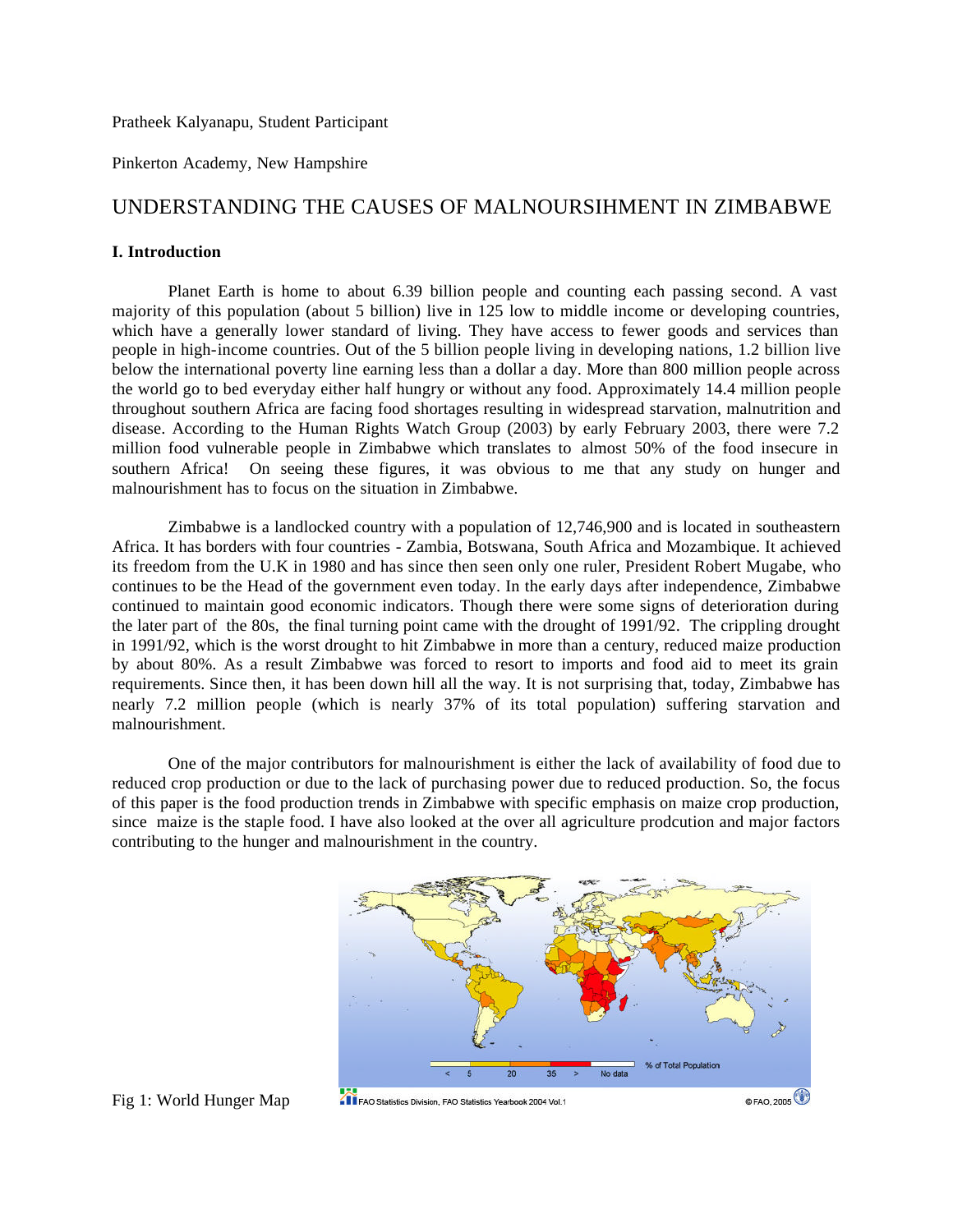### *Malnourishment in Zimbabwe*

Malnourishment occurs when a person's diet does not meet the quality required in terms of minimum daily requirements for proteins, vitamins, minerals and other nutrients.

The poor households in the low rainfall areas (communal lands) are vulnerable and are exposed to the incidence of malnutrition and other health problems arising from malnutrition. Children under 3 years age and pregnant women are affected the worst. The International Monetary Fund Executive Board in Zimbabwe (2004) stated "We regret that a cycle of malnourishment and disease has developed and that the sharp fall in agricultural production has led to continued food insecurity…….." In general, the rate of malnutrition across all Communal Lands is reported to be around 10-15 per cent of all children between the ages of one year and five years. In the low rainfall Communal Lands, the rate rises to around 20-25 per cent. It is as high as 30-40 per cent in such Communal Areas as Nyanga, Binga, and several areas in the Matebeleland provinces. In some of these districts, malnutrition is chronic. It is evident from the FAO Nutrition Country Report on Zimbabwe (2001) that among the children under 3 years, the prevalence of underweight was 15.5%, 21.4% of the children were stunted and 5.5% wasted in 1994. Children living in rural areas seemed to have a greater risk for underweight and stunting then their urban counterparts. This trend appears to be same even now.

|                                    | <b>Individuals</b> |
|------------------------------------|--------------------|
| Urban Sector                       | 850 000            |
| Unemployed                         |                    |
| Widowed, Divorced Separated Women  |                    |
| <b>Informal Workers</b>            |                    |
| RURAL SECTOR                       | 5 402 000          |
| Communal Lands:                    |                    |
| Unemployed                         |                    |
| Widowed, Divorced Separated Women  |                    |
| Landless                           |                    |
| Commercial Farming Areas           |                    |
| Farm Workers                       | 489 000            |
| Newly Resettled Farmers (A1 model) | 650 000-775 000*   |
|                                    |                    |

Table1: Sections of the populations currently vulnerable to food insecurity in Zimbabwe

Source: Zimbabwe Emergency Food Security Assessment Report (2002); FEWS Net (2002) \* Estimated from number of household resettled under the A1 model on former commercial farms (Government of Zimbabwe, 2002).

### **II. Lower Food Production Leading to Lesser Availability of Food**

Over the past decade, Zimbabwean agriculture has grown at a very slow pace (i.e. less than 2% per annum) with most of this growth confined to parts of the large-scale commercial sub-sector. Recently it has dropped earnings of 12.1% in 2001 and a further 22% in 2002. The amount of rainfall has traditionally been the determining factor in Zimbabwe's agricultural productivity. The most recent growing seasons in Zimbabwe were affected by a regional drought . The reduction in yield and output at farm level led to a 70% shortfall in production to meet annual food requirements. This, coupled with GOZ-sanctioned farm invasions, that grossly reduced production, has caused domestic production of the food staple maize to fall less than 25 percent of consumption. In fact, Maize output fell 33% to 50,000 tons. This has created a major malnourishment problem among the people as maize is their staple food. In fact, 67% of their daily calorie intake consists of cereals such as maize which is evident from the figure below: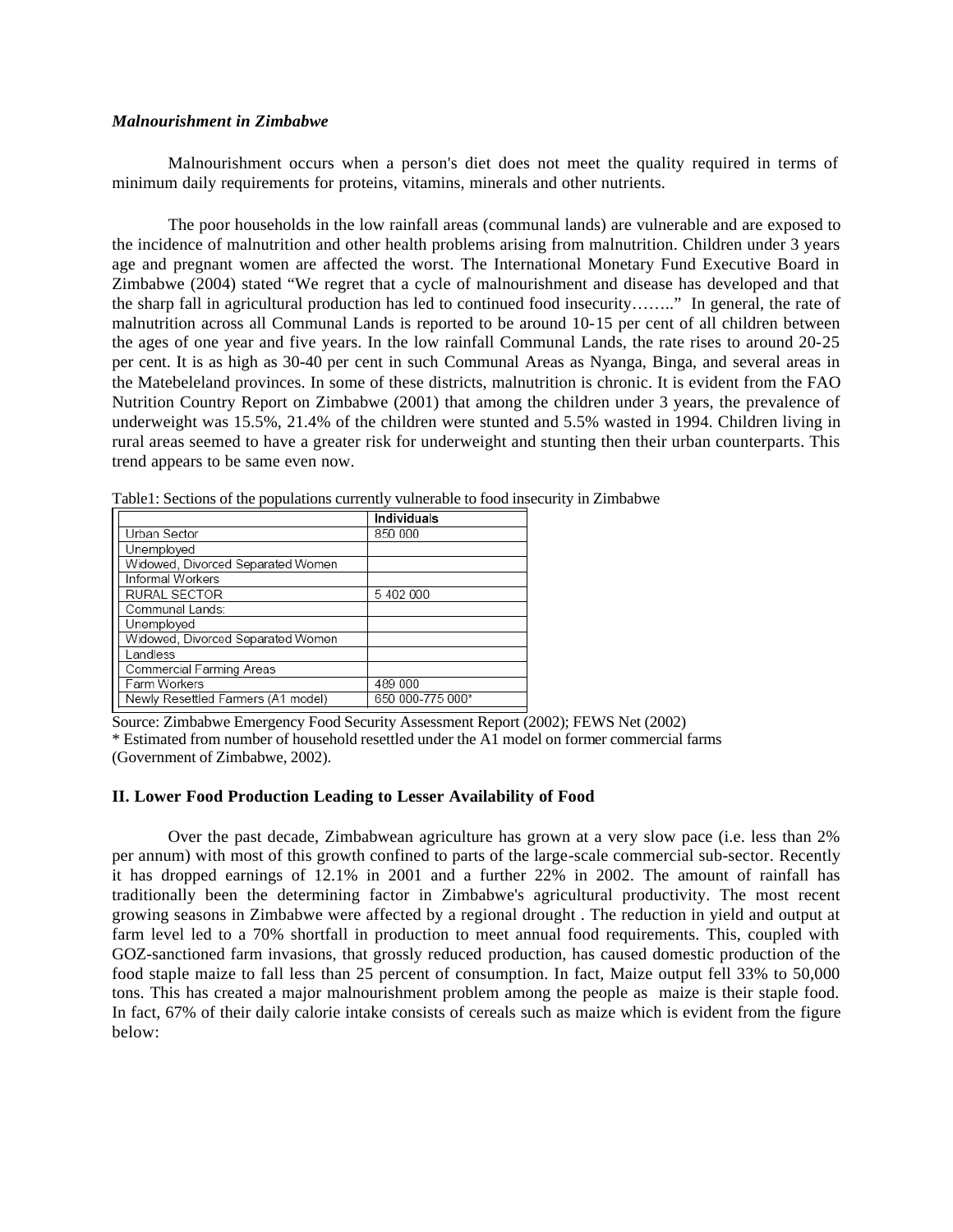

Source: FAO Nutrition Country Profile (2001)

### *Food production trends*

Zimbabwe has a broad-based economy with three major productive sectors namely agriculture, mining and manufacturing (World Bank, 1999a). Although accounting for only 18% of Zimbabwe's gross domestic product (in 1996), the agricultural sector remains the backbone of the economy and society (World Bank, 1998). It provided income and employment for 75% of the population accounting for some 45% of the country's merchandise exports, and being the focus of a large share of the country's domestic trade and transport services.

Agriculture in Zimbabwe is characterized by a high degree of diversification including the cultivation of maize, soya bean, cotton, wheat, groundnuts, sorghum, sunflower seed, cottonseed, coffee, millet and the production of high grade beef and dairy products as main products. Food exports account for 13.6% of the total exports of the country. Tobacco is one of the country's big three (with gold and ferrochrome) foreign exchange earners. Its export accounted for US\$532 million in 1998 (World Bank, 1999a). It is evident from the table below that the food production is on a gradual decreasing trend in Zimbabwe with sharp decline in 2003. The fluctuations in production reflect the vulnerability of Zimbabwe to climatic changes. The drought affected the production in 1991/1992, 1994/1995 and 2002 resulting in reduction in crop yields especially sugar, maize, seed cotton and wheat.

| Year                                    |            |     |        | 1196 <sup>4</sup> | ll 1970 | 1980   | 1990   | 2000 | 2003  |      |
|-----------------------------------------|------------|-----|--------|-------------------|---------|--------|--------|------|-------|------|
| Agricultural<br>(Index: 1999-2001=1000) | production | per | capita | index             | 125.6   | 1110.1 | 1111.8 | 98.1 | 106.6 | 83.2 |

Figure 3 below shows the trends in aggregate grain production between 1980 and 2002. And there is a gradual decline in the production of the grains in the country with 1992 and 2002 noting the lowest productions. Table 3 shows the declines in Maize production over a decade.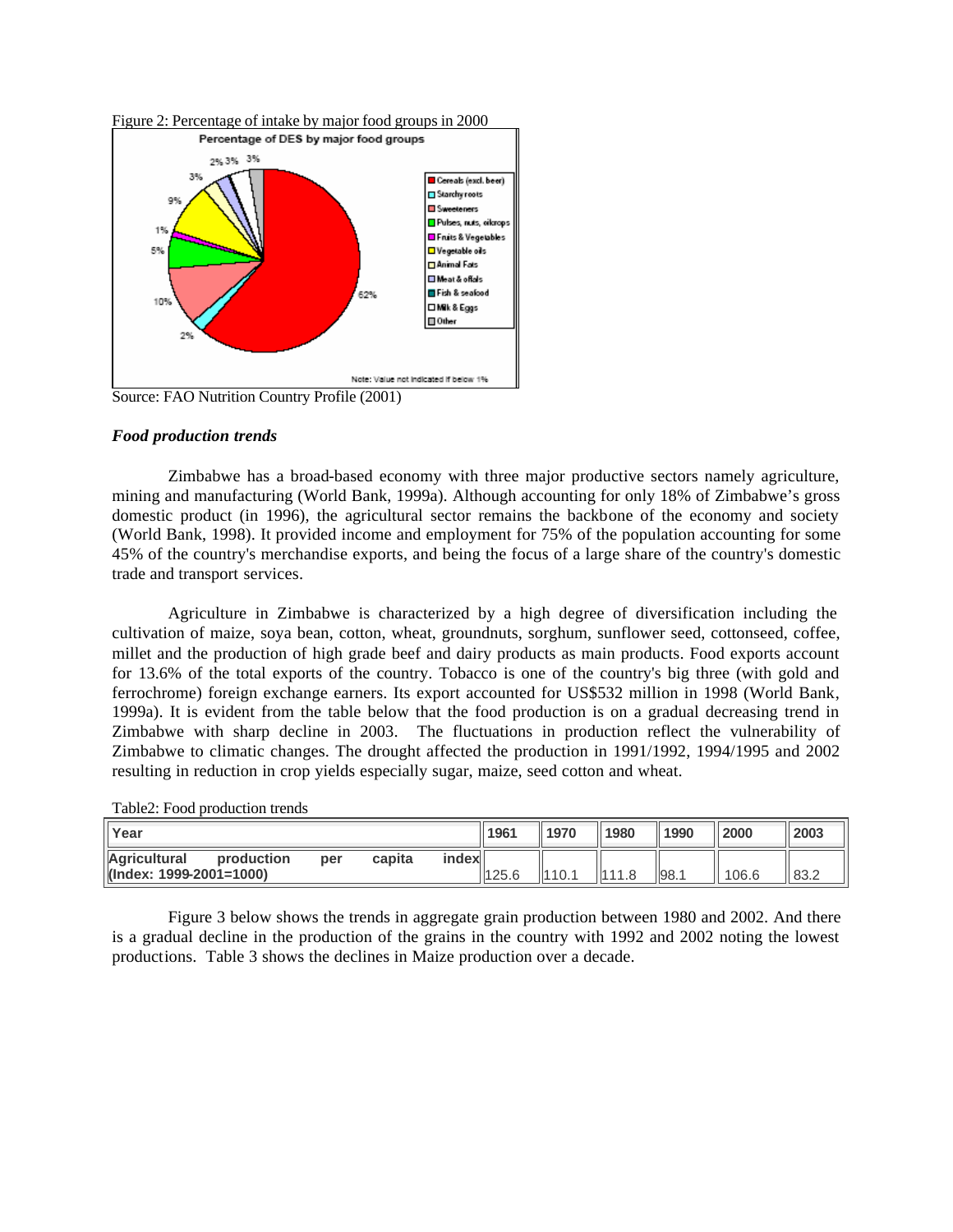



Table 3: Trends in Maize production from 1990/91 – 2000/01

| Growing |            | <b>Communal Sector</b> |        | <b>Commercial Sector</b> | National |         |            |
|---------|------------|------------------------|--------|--------------------------|----------|---------|------------|
| ∣Season | Production | Area                   | Yield  | Production               | Area     | Yield   | Production |
|         | (mt)       | (ha)                   | (t/ha) | (mt)                     | (ha)     | (kg/ha) | (kg)       |
| 1990/91 | 1019300    | 926200                 | 1.10   | 566500                   | 175000   | 3.24    | 1585800    |
| 1991/92 | 115200     | 728000                 | 0.16   | 245800                   | 153000   | 1.61    | 361000     |
| 1992/93 | 1133600    | 1040000                | 1.09   | 878250                   | 198000   | 4.44    | 2011850    |
| 1993/94 | 1313800    | 1269200                | 1.04   | 1012400                  | 232000   | 4.36    | 2326200    |
| 1994/95 | 399400     | 1209200                | 0.33   | 440200                   | 188700   | 2.33    | 839600     |
| 1995/96 | 1687000    | 1330000                | 1.27   | 922000                   | 205000   | 4.50    | 2609000    |
| 1996/97 | 1453800    | 1483000                | 0.98   | 738370                   | 157100   | 4.70    | 2192170    |
| 1997/98 | 727550     | 1057000                | 0.69   | 690480                   | 166800   | 4.14    | 1418030    |
| 1998/99 | 845300     | 1262000                | 0.67   | 674260                   | 184400   | 3.66    | 1519560    |
| 1999/00 | 1240000    | 1210000                | 1.02   | 908110                   | 206700   | 4.39    | 2148110    |
| 2000/01 | 993940     | 1084100                | 0.92   | 482300                   | 139000   | 3.47    | 1476240    |

Source: Ministry of Agriculture: Agricultural Statistical Bulletin 2002

#### **Major trends in Zimbabwean agriculture are as follows:**

- ÿ Maize and wheat (for bread) are the country's food security commodities. Maize production, generally, has been fluctuating over the years at both national and farming sub-sector levels.
- $\triangleright$  The total crop area of both the small-scale and large-scale commercial farmers declined the past five years.
- $\triangleright$  In the late 1980's and early 1990's, the commercial farmers turned increasingly away from maize, cotton, and oilseeds to tobacco and horticulture, the two crops whose price and marketing were not controlled by government.
- $\triangleright$  In the communal sector, in addition to the decrease in maize area, overall output has been erratic.
- $\triangleright$  Fallow area generally has been increasing. Farmers have been leaving their land to fallow, as they could no longer afford to buy the inputs to use to cover the whole cropped area.

Lower food production and failure of agriculture has led to dependency on food aid. And it is reported that the food aid is not being systematically distributed to all the poor and needy in the country. According to the Zimbabwe Emergency Food Security Assessment Report (2002), 486 000 tones of food aid was needed to meet food security requirements of 6 700 000 people (49% of the population) over the period September 2002 to March 2003. Of the 6 700 000 requiring food aid, 5 900 000 were in rural areas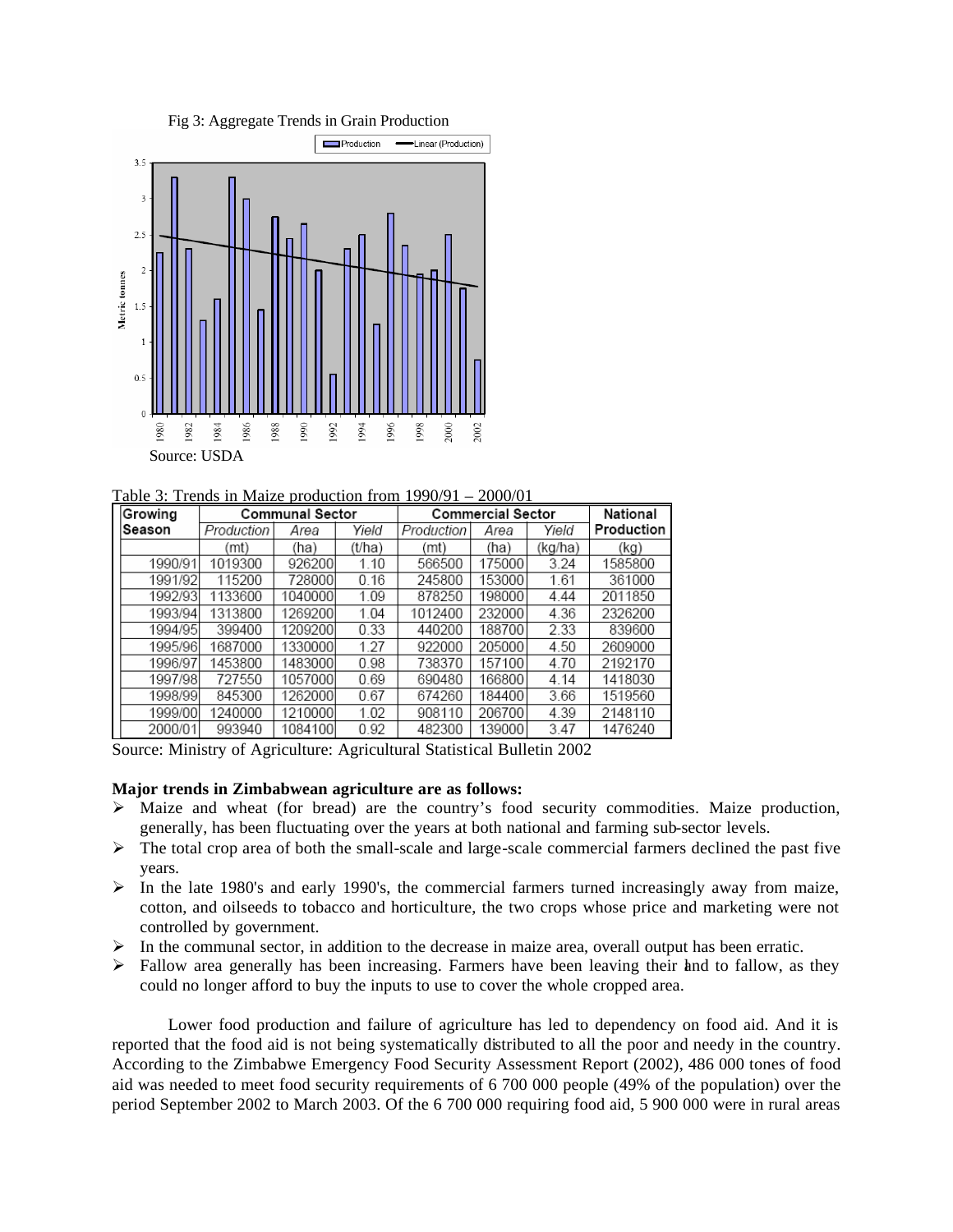and 850 000 in urban areas. Seventy percent of the rural population was at risk of famine-induced starvation (WFP, 2002). It was projected that the rural population at risk would increase to 80% and 100% by end of 2002 as households ran out of stocks. The cereal deficit in the April 2002 – March 2003 marketing year was estimated at 1.65 million tones (Zimbabwe Vulnerability Assessment, 2002). The food shortages, in turn, deteriorated into a famine and a humanitarian disaster. The scale of the food aid and politicization of its distribution was unprecedented in the history of Zimbabwe.

### **III. Factors contributing to lower food production and there by to malnourishment**

Zimbabwean households are likely to face serious food shortages if the population growth and the increase in urbanization coinciding with an increase in price for major food items, like maize, continue. Smallholder farmers in the risky regions face food insecurity due to a fragile food production system as a result of multiple factors discussed else where in this paper. In Zimbabwe, several missteps by the government as outlined below have contributed to the crisis in agriculture leading to food insecurity and malnourishment.

- 1. Severe drought in two consecutive years followed by another drought period.
- 2. Limited progress due to structural reforms. The reforms should focus on increasing production and raising productivity of agriculture land.
- 3. The price controls for staple crops, such as corn has inhibited the production and trade of the staple food crop.
- 4. The corn is back under the control prices thereby creating a monopoly that prohibits open commercial trade.
- 5. The irresponsible expropriation of land from commercial farmers has decimated the most productive part of Zimbabwe's agricultural sector. A clarification of tenure rights will be crucial for raising agricultural production and facilitating access to credit for farmers.
- 6. The Government of Zimbabwe also has serious foreign exchange restrictions, prohibiting its ability to import sufficient grain and making ancillary farming inputs (fuel for tractors, fertilizer, etc.) either unavailable or exorbitantly expensive.
- 7. The regressive economic policies have collapsed the national economy, sharply reducing family income. And when this is coupled with the drought leads to an increasing number of people becoming vulnerable and unable to purchase food.
- 8. In addition to all these there is a politicization of the food aid distribution.
- 9. HIV/AIDS pandemic has its own effect on food production by infecting more than 20 percent of adults. Even in years of normal rainfall, crop production has suffered due to the number of HIVpositive adults who are too ill to carry out the hard labor required for subsistence farming.

### **IV. Recommendations on food production/ food aid distribution in Zimbabwe**

To address the malnourishment in Zimbabwe the action needs to be a two pronged attack – One addressing the food production and the other in food aid distribution.

# *Food Production*

- $\triangleright$  As the Zimbabwean agriculture is rainfall dependent, the agriculture research should focus on developing drought resistant and tolerant crop varieties, especially in the staple food crops like maize.
- $\triangleright$  About 60% of the small farmers are dependent on communal lands and hence the agriculture technologies developed should be low cost and easy to adapt.
- $\triangleright$  As the youth constitutes, more than 50% of the population, they need to be trained and provided with skills in agriculture extension to specifically work with small farmers.
- $\triangleright$  Clarity of land title and ownership is essential for accessing commercial bank loans that could be invested in agriculture production.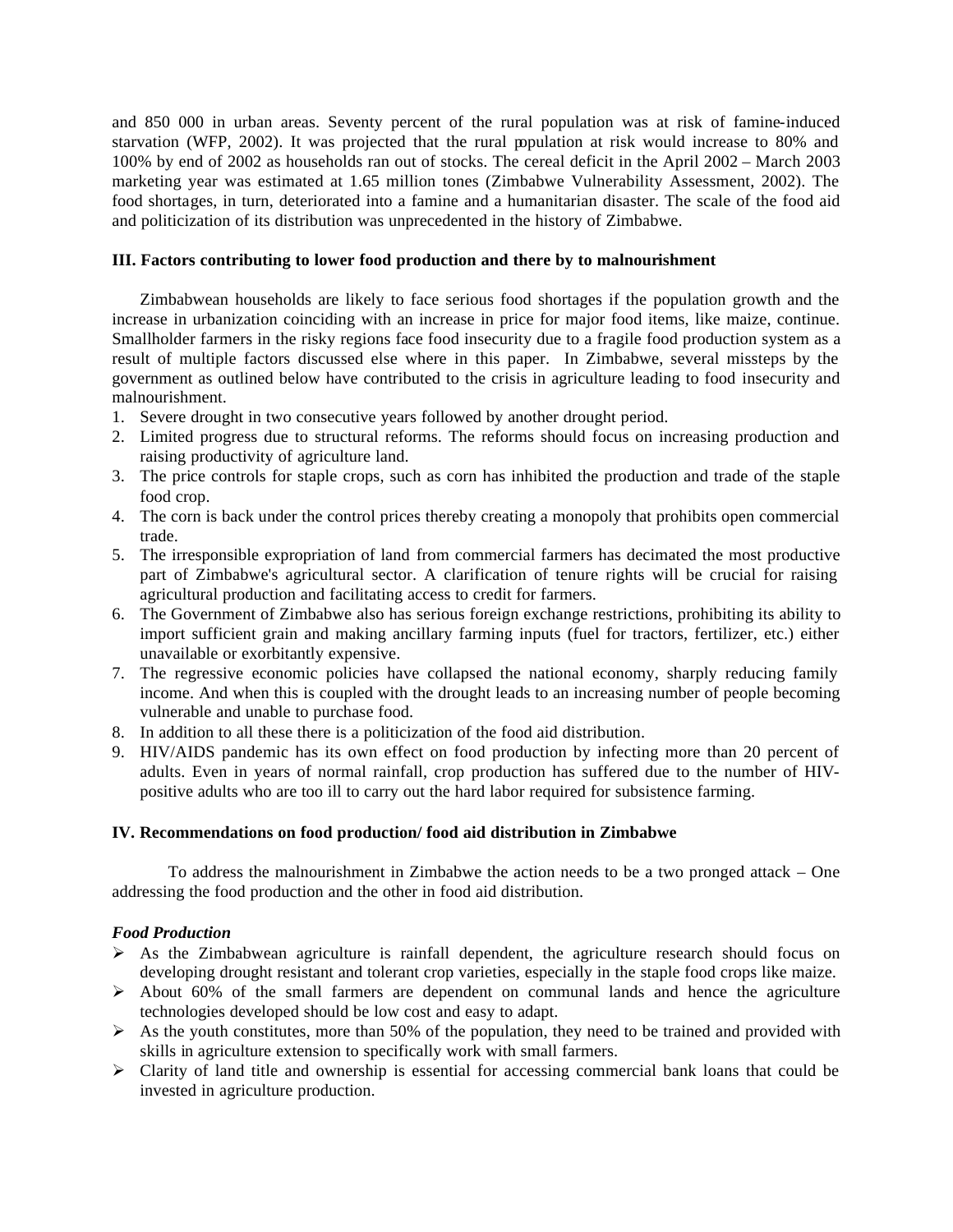- ÿ Agriculture extension should integrate its messages with HIV/AIDS information for broader education of the rural men and women.
- $\triangleright$  Set up an enabling policy framework that encourages and motivates the farmers to grow staple and commercial crops.

### *Food Aid Distribution*

- ÿ The Zimbabwe government should make serious efforts to end corruption at all levels of the food importation and distribution process.
- $\triangleright$  The food distribution should be strictly based on the need and poverty of the individual not his political affiliation.
- $\triangleright$  The United Nations, United States (U.S.) and the European Union (E.U.) should continue to check food aid distribution to ensure that the poor and needy get their fair share.
- $\triangleright$  The WFP should increase efforts to assist populations currently excluded from food aid and mobilize resources to supervise and train those responsible for distribution.

#### **V. Conclusions**

Almost half of the food insecure in Africa lives in Zimbabwe. About 4.3 million people in Zimbabwe could not meet their food requirements in the period from 1995-1997 and consequently have been considered as undernourished, representing 39% of the total population. Smallholder farmers in the risky regions face food insecurity due to a fragile food production system and several other factors. Severely affected are the farmers and their families on communal lands and then the children under 3 years. Over the past decade, Zimbabwean agriculture has grown at a very slow pace (i.e. less than 2% per annum). In 2002 Zimbabwe experienced a severe crop failure due to early termination of the rainfall and the yield has reduced to almost 70% of annual food requirements. This led to an ongoing shortage of staple foods such as maize meal, bread and sugar. Several macro economic and other factors have caused considerable damage to the sector and make agricultural production uncertain. The production trends indicate a decline in production of staple crops like Maize. Lower production leading to higher prices when coupled with inflation makes it harder for families to buy the food. Some of the major factors contributing to the malnourishment in Zimbabwe include the failure of rainfall, ill conceived macroeconomic policies, and political leadership and in-appropriate timing of the land reforms. So the problem of malnourishment needs to be addressed in a concerted way by doing small farmer oriented research in agriculture, building effective agriculture extension, creating an enabling policy framework and structures in place for promoting and encouraging small farmers to produce and finally putting in place an effective food distribution system which caters to needs of all the poor including women, children and people living with HIV/AIDS.